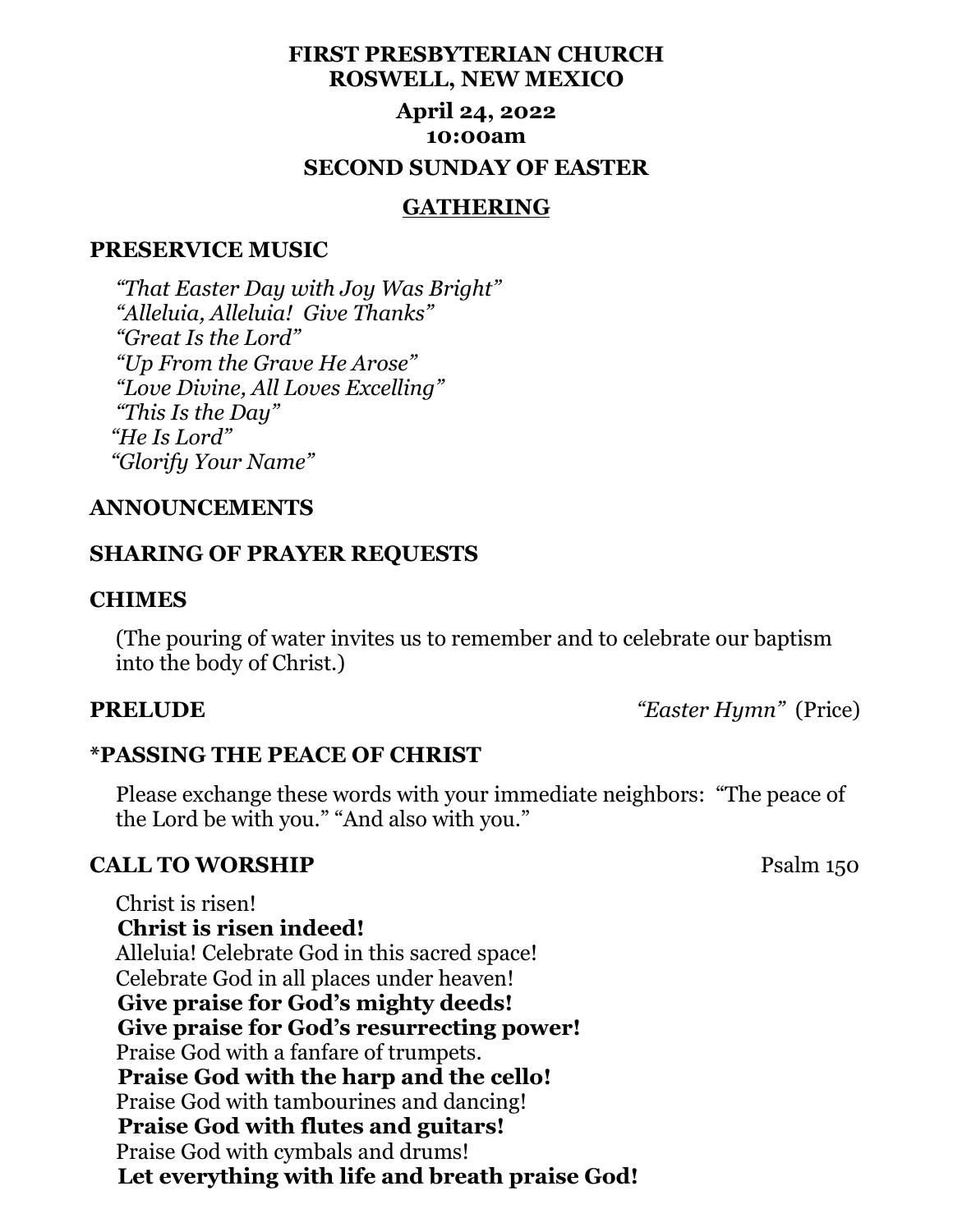# **\*OPENING HYMN #37** *"Let All Things Now Living"* (Welsh Folk Melody)

# **\*PRAYER OF ADORATION**

 God of the Resurrection, you open the tomb and invite us to sing and dance in the new life you give us. In Jesus Christ, whose wounds are not erased but glorified in resurrection, touch our wounds that they may be transformed into channels of healing for others. Holy Spirit, breathe into us the power to forgive so that all may have new life. In the name of Jesus, we pray. **Amen.**

# **CALL TO CONFESSION**

 When we keep our fears and faults locked up inside us, it is hard to be healed and receive new life. So let us open ourselves to God in confession, trusting the Lord's desire to give us peace.

# **PRAYER OF CONFESSION**

 **God of the empty tomb and our empty hearts, when we are afraid to speak our faith in the world, forgive us and help us to find our voice. When we are afraid to forgive and to love again, forgive us and give us the power to forgive. When we are afraid to stand up to misguided authority, join with the weak to make us all strong. When we are confined by our hurts, touch us with your wounded hands and set us free. When we are locked behind our doubts and fears, pass through our barricades, open our hearts, and give us peace. Amen.**

# **ASSURANCE OF PARDON**

 Christ comes with healing light into our locked places and shadowy hurts, resurrecting our spirits and breathing into us new life. As God's own forgiven people, go to bring peace, forgiveness, and new life to the world in the name of Jesus Christ.

 In the name of Jesus Christ, we are forgiven.  **Thanks be to God.**

# **THE WORD**

# **PRAYER FOR ILLUMINATION**

 Living God, as the risen Christ came into the locked room of the first disciples, may your Word enter into us, by the power of your Holy Spirit, so that we who have not seen may yet believe. Amen.

# **READING FROM THE BOOK OF PSALMS** Psalm 150

The Word of the Lord. **Thanks be to God!**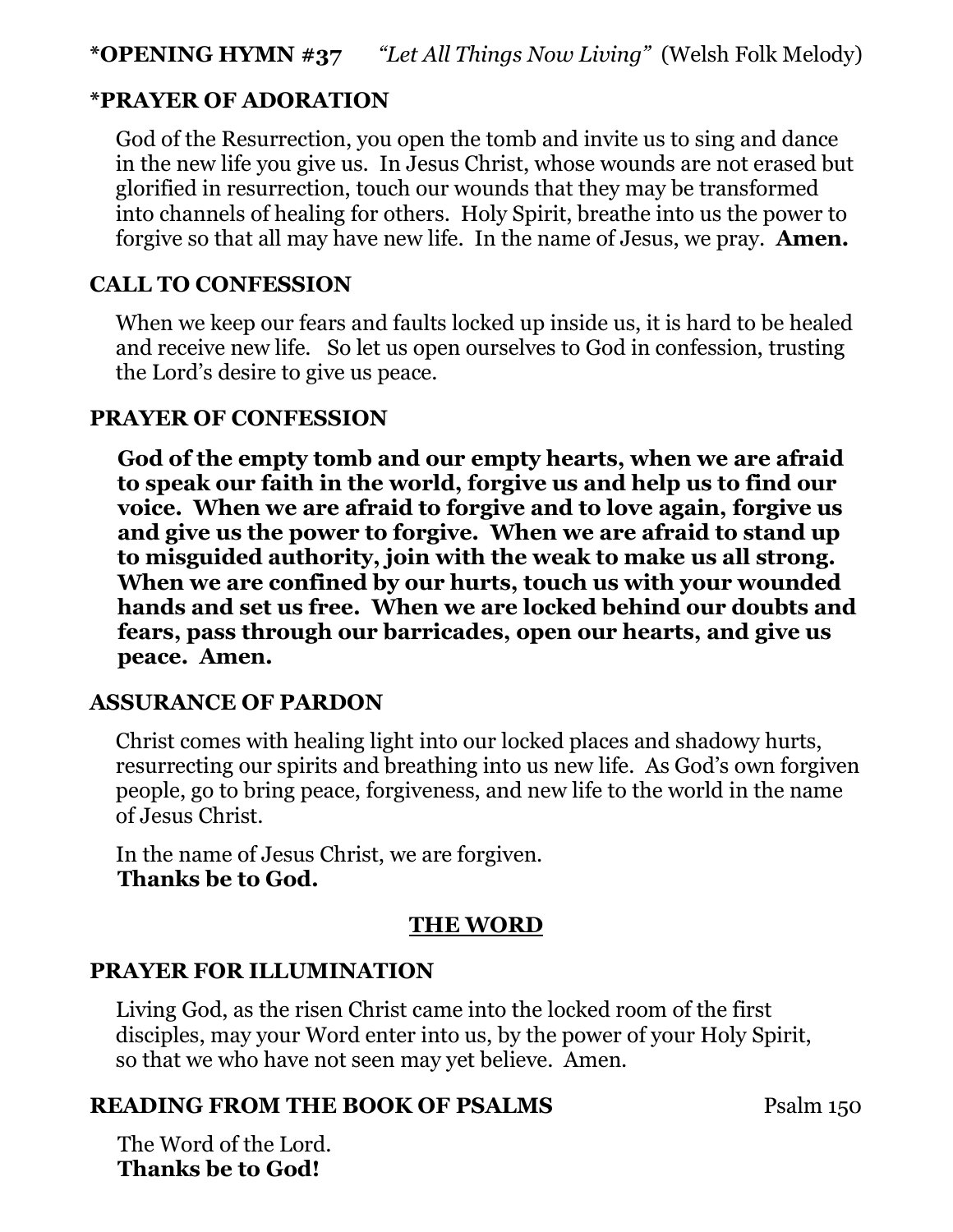| <b>READING FROM THE BOOK OF REVELATION</b> | Revelation 1:4-8 |
|--------------------------------------------|------------------|
|--------------------------------------------|------------------|

The Word of the Lord. **Thanks be to God!**

# **READING FROM THE NEW TESTAMENT** Acts 5:27-32

The Word of the Lord. **Thanks be to God!**

**QUARTET** *"To God Be the Glory"* (Doane/Arr. Lister)Wayne Bevers, Bob Entrop, Wayne Glass, Bob Williams

(Please stand for the reading of the Gospels if you are able) **\*READING FROM THE GOSPELS** John 20:19–31

The Word of the Lord. **Thanks be to God!**

#### **SERMON**

**\*HYMN #254** *"That Easter Day with Joy Was Bright"* (Praetorius)

# **\*AFFIRMATION OF FAITH** *The Apostles' Creed*

**I believe in God, the Father Almighty, creator of heaven and earth.**

**I believe in Jesus Christ, God's only Son our Lord, who was conceived by the Holy Spirit, born of the Virgin Mary, suffered under Pontius Pilate, was crucified, died, and was buried; he descended to the dead. On the third day he rose again; he ascended into heaven, he is seated at the right hand of the Father, and he will come again to judge the living and the dead.**

**I believe in the Holy Spirit, the holy catholic church, the communion of saints, the forgiveness of sins, the resurrection of the body, and the life everlasting. Amen.**

**PASTORAL PRAYER**